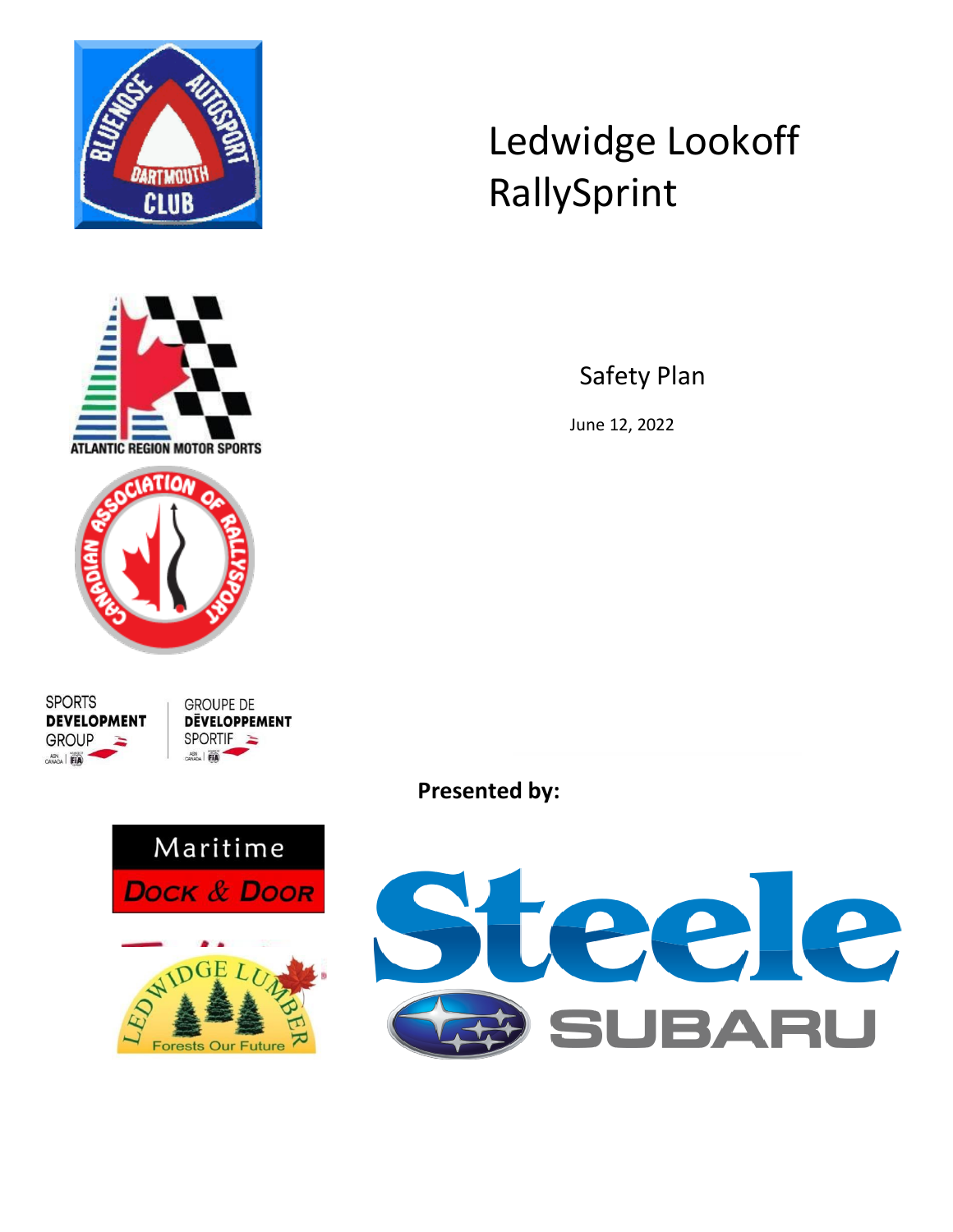## **Event Title:** Ledwidge Lookoff RallySprint

#### **Jurisdiction:**

The Ledwidge Lookoff RallySprint will be held under the General Competition Rules and National Rally Regulations of Canadian Association of Rallysport (CARS), the current Bluenose Autosport Club (BAC) Rally Regulations, and these Supplementary Rules and Regulations. These documents are available from the following and will be available for scrutiny at the start.

**CARS:** Box 300 Turner Valley, AB, T0L 2A0 (855) 640-6444 ARMS: Regional Rally Director, Clarke Paynter [clarke.paynter@ns.sympatico.ca](mailto:clarke.paynter@ns.sympatico.ca)

#### **Officials of the Event:**

| <b>Organizing Club</b>      | <b>Bluenose Autosport Club</b> |                |                                    |
|-----------------------------|--------------------------------|----------------|------------------------------------|
|                             | <b>P.O. Box 2724 DEPS</b>      |                |                                    |
|                             | Dartmouth, NS B2W 4R4          |                |                                    |
| <b>Event Coordinator</b>    | <b>Mel Smith</b>               | 902-478-7988   | Mel.smith@ns.sympatico.ca          |
| <b>Assistant</b>            | <b>Barb Coleman</b>            | 902-476-9496   | Blcoleman42@yahoo.ca               |
| Coordinator                 |                                |                |                                    |
| <b>Clerk of Course</b>      | <b>Clarke Paynter</b>          | 902-222-3800   | clerkofcourse@bluenoseautosport.ca |
| <b>Chief Control</b>        | <b>Chris Pye</b>               | 902-553-0793   | chiefmarshall@bluenoseautosport.ca |
| <b>Marshall</b>             |                                |                |                                    |
| <b>Steward</b>              | <b>TBA by CARS</b>             |                |                                    |
| <b>Route Master</b>         | <b>Mel Smith</b>               | 902-478-7988   | Mel.smith@ns.sympatico.ca          |
| <b>Scoring</b>              | Barb Coleman /                 | 902-476-9496   | Blcoleman42@yahoo.ca               |
|                             | RallyScoring.com               |                |                                    |
| Registrar                   | <b>Cathy Partridge</b>         | 902-790-2842   | registrar@bluenoseautosport.ca     |
| <b>Scrutineer</b>           | <b>Kevin Partridge</b>         | 902-489-8917   | scrutineer@bluenoseautosport.ca    |
| <b>Emergency</b>            | <b>MRTS Kevin Joudrey</b>      | 902-751-1552   | kjodrey@shawbrick.ca               |
| <b>Response</b>             |                                |                |                                    |
| <b>Chief Radio Marshall</b> | Jason Ingraham                 |                | VE1PYE@bellaliant.net              |
| <b>Course Vehicles</b>      | <b>Tom Wood</b>                | 902-994-1179   | Tom.a.wood@hotmail.com             |
| <b>Chief of Security</b>    | Mel Smith / Chris              | 902-478-7988 / | Mel.smith@ns.sympatico.ca,         |
|                             | Pye                            | 902-553-0793   |                                    |
| <b>Media Coordinator</b>    | <b>Owan Mahar</b>              |                |                                    |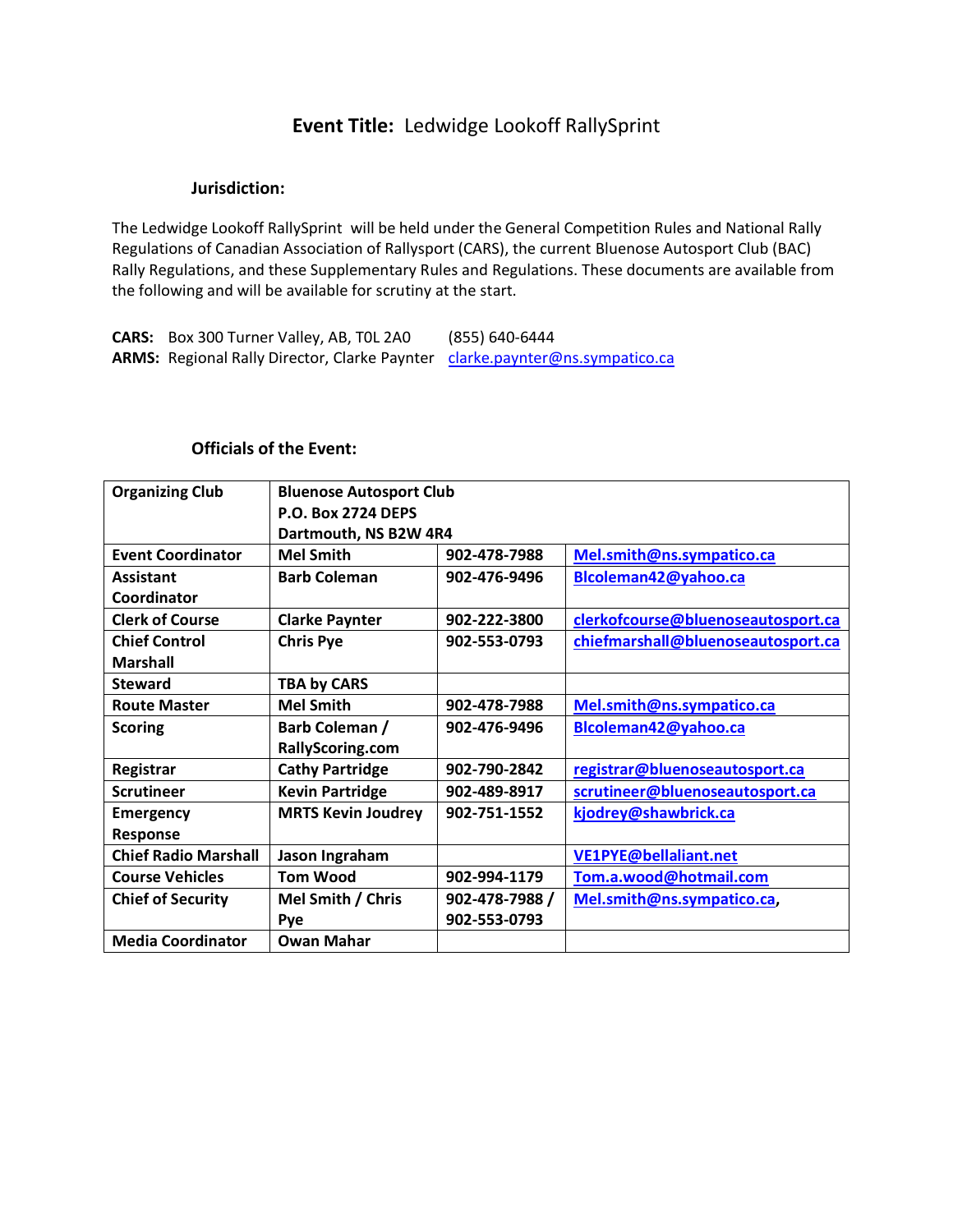#### **Communications:**

Communication will take place via the 2m amateur radio frequencies. The talk in repeater is VE1HCA, 146.910 - We will use the VE1PAR repeater on the course (145.470 -) with a backup simplex frequency of 146.580Mhz. CB radios will also be issued when licensed operators are insufficient and will operate on channel 16. The clerk of course will have access to both forms of  $\mathbf{a}$  b.

Net Control, will be at a central location within the stages. A very experienced operator will be working with the clerk of course.

There will be amateur radio operators at the start and finish of each stage, as a minimum. Radio operators will also accompany cars 0 and 99 during the event. The emergency response team/vehicle will also have a radio operator.

Cell phones are not considered an ideal form of communication. However, coverage in the area is adequate, and they are to be considered the primary back-up should the radio-net fail. Volunteers will exchange numbers with their stage captain, who will have the ability to contact HQ and the Clerk of Course, if necessary.

Should the 2m radio net fail, and cellular signal is unobtainable, a significant number of workers and vehicles are equipped with CB radio which will be powered at all times and tuned to channel 16.

#### **Event Staffing/Service:**

Volunteers are generally experienced in rally events. Each position will receive a package with equipment, material and a role description ensuring understanding of their position. New or inexperienced volunteers will be placed with experienced volunteers to ensure safety standards are met at all points. All volunteers will also be issued a CARS vest for when they are in stages/restricted areas. Each stage will have a minimum staff consisting of a Stage Captain, 2 volunteers at the start control, and 2 volunteers at finish time control. All volunteers will be required to sign a release, and waiver of liability, then to display a coloured wristband indicating they have done so.

There are a few access points along the various stages that will be controlled by volunteers. The majority of these will have access to radio communications. Stage captains will be given a detailed route book that includes directions to start/finish, locations of access points, security requirements, and other volunteer placements.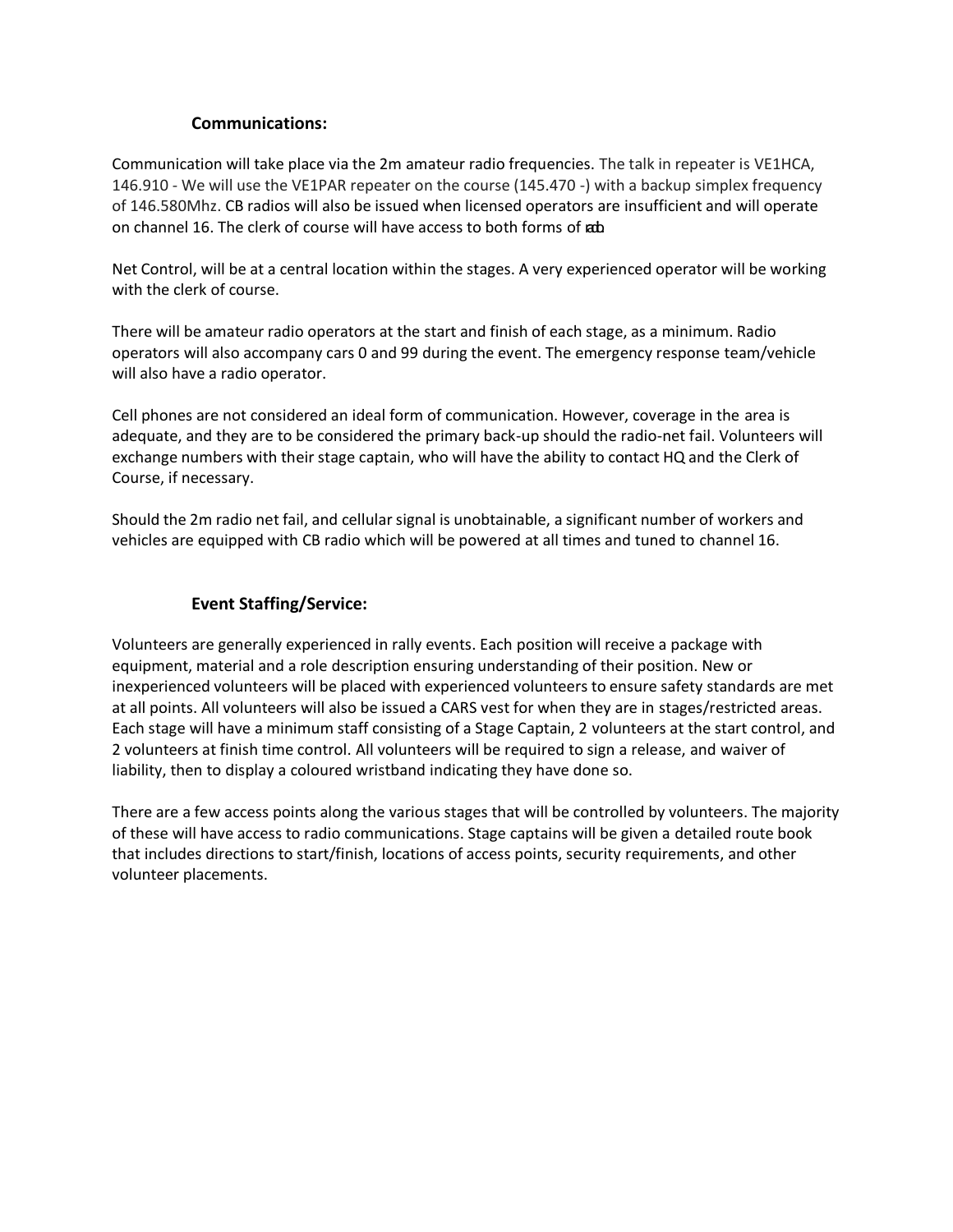Photographers will be permitted to be in positions on the course designated by the stage captains as safe at their discretion. All photographers will register with the organizer prior tothe event, and no unauthorized photographers will be permitted access to the stages.

Service will be located at 45.280507115654814, -63.748029518441676, Royal Canadian Legion Branch 166, 8706 NS-354, Kennetcook, NS B0N 1P0. This site will also act as Rally HQ. The competitor fueling area will be located at the service area, situated in close proximity to the emergency vehicle, marked with cones and fire extinguishers present. Competitors are not permitted to refuel outside this area.

Emergency response will be located at a central point of the stages during the event. Two medical personnel with medical/fire/extraction vehicle will be on site. Medical team is experienced with rally/race cars and personal safety equipment. The nearest hospital is Hants Community Hospital, 89 Payzant Drive, Windsor, NS, 902-798-5751. The Emergency Department at this location is operational 24 hours a day. Rally teams will run at 2 min intervals during the event and will act as first responder for any incidents occurring on stage. The sweep vehicle will follow the last rally car and ensure competitors are safely off stage.

All access points to the stages will be controlled by volunteers prior to the start of the event, and continuously until full completion. Course opening will confirm that all access controls are in position prior to stage start.

Spectators will not be permitted at this event. There are no official spectator areas, nor will course workers permit spectating. The event has not been advertised for spectating.

#### **Description of stages:**

Ledwidge Lookoff RallySprint consists of 4 road sections on the Ledwidge Lumber property in Tennycape, NS on Sunday June 12<sup>th</sup>. Access is via Airport Lane off of the NS-215. The four road sections will be run 2 or 3 times each, for a total of 10 stages. Permission to use the property has been granted by Jim Ledwidge of Ledwidge Lumber. The stages are mostly single lane in width with varied surfaces, ranging from smooth gravel to packed soil. These specific stages have been run before without encountering any significant issues.

The entire event will be approximately 50km of stage with 76km of transits.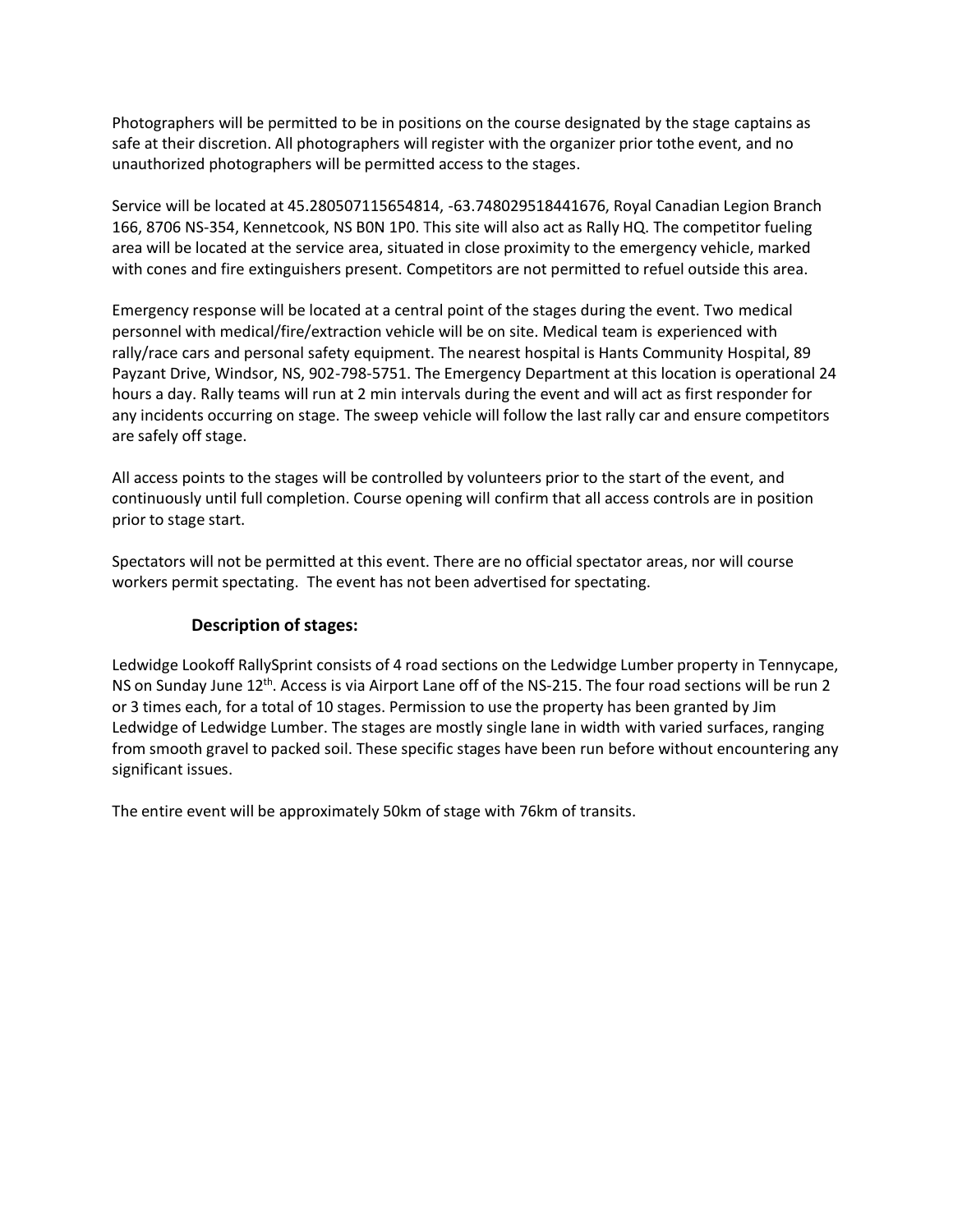# HQ and Transit on Public Roads



Stages 1-5